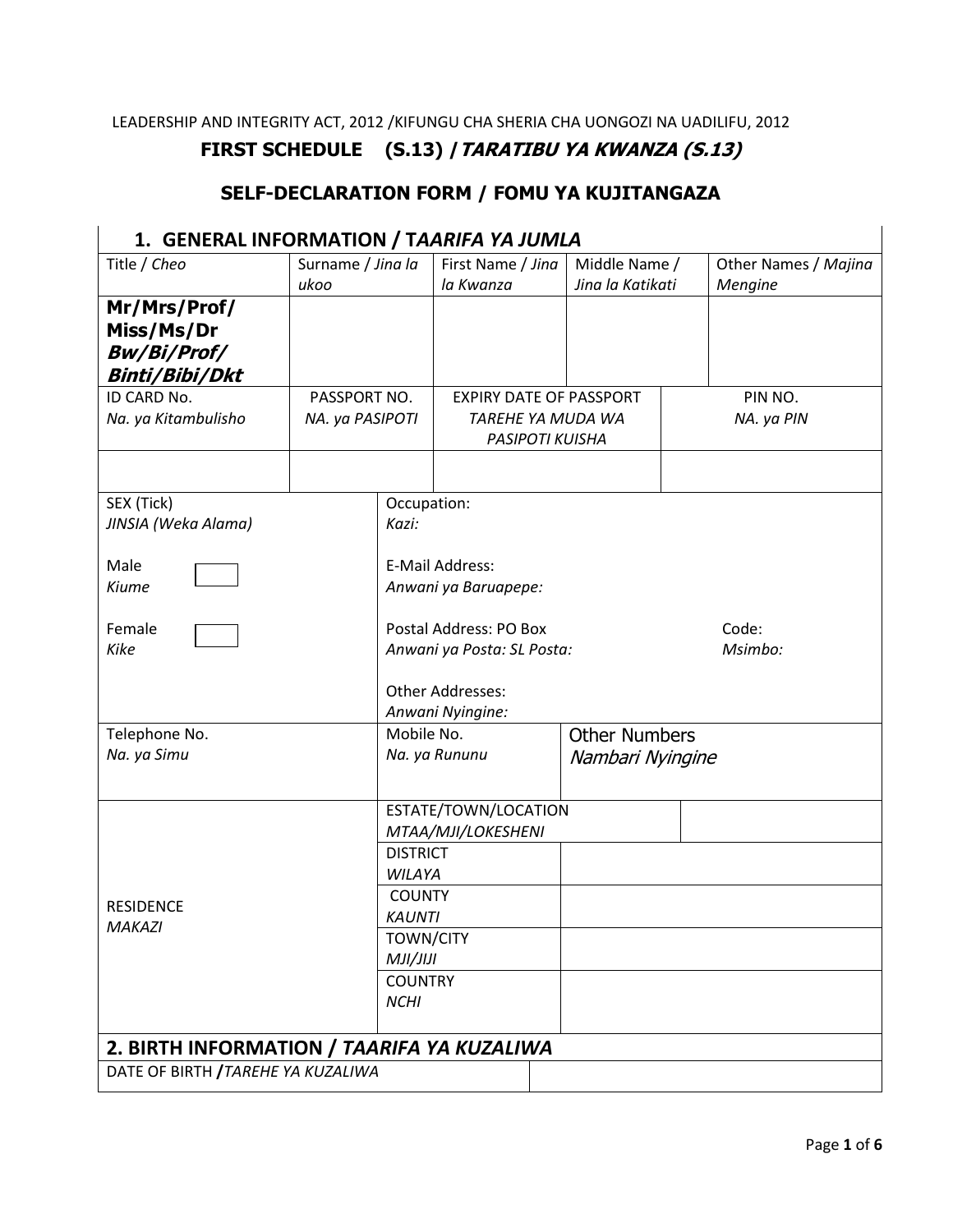| BIRTH CERTIFICATE NO. / NA. YA CHETI CHA KUZALIWA                                                                                                                                        |                                                      |                                  |                                        |
|------------------------------------------------------------------------------------------------------------------------------------------------------------------------------------------|------------------------------------------------------|----------------------------------|----------------------------------------|
| PLACE OF BIRTH / MAHALI PA KUZALIWA                                                                                                                                                      |                                                      |                                  |                                        |
| DISTRICT OF BIRTH / WILAYA YA KUZALIWA                                                                                                                                                   |                                                      |                                  |                                        |
| COUNTY OF BIRTH / KAUNTI YA KUZALIWA                                                                                                                                                     |                                                      |                                  |                                        |
| COUNTRY OF BIRTH / NCHI YA KUZALIWA                                                                                                                                                      |                                                      |                                  |                                        |
| 3. NATIONALITY / UTAIFA                                                                                                                                                                  |                                                      |                                  |                                        |
| Kenyan<br>Mkenya                                                                                                                                                                         | Dual<br>Kotekote<br>(Provide details<br>(Toa maelezo |                                  |                                        |
| 4. MARITAL STATUS / HALI YA NDOA                                                                                                                                                         |                                                      |                                  |                                        |
| <b>SINGLE</b><br>NINGALI SIJAOA/ SIJAOLEWA                                                                                                                                               | <b>MARRIED</b><br>NIMEOA/NIMEOLEWA                   |                                  | <b>SEPARATED</b><br><b>NIMETENGANA</b> |
| <b>DIVORCED</b><br>NIMETALAKIANA                                                                                                                                                         | <b>WIDOWED</b><br><b>NIMEFIWA</b>                    |                                  |                                        |
| IF MARRIED GIVE NAMES OF THE SPOUSE(S) (Surname, First Name, middle name, others)<br>KAMA UMEOA TOA MAJINA YA MUME/MKE(Wa) WAKO (Jina la ukoo, Jina la Kwanza, jina la kati,<br>mengine) |                                                      |                                  |                                        |
| NATIONALITY OF SPOUSE<br>UTAIFA WA MKE/MUME                                                                                                                                              |                                                      |                                  |                                        |
| NAME OF CHILDREN UNDER THE AGE OF 18 YEARS                                                                                                                                               |                                                      |                                  |                                        |
| JINA LA WATOTO WALIO CHINI YA UMRI WA MIAKA 18                                                                                                                                           |                                                      |                                  |                                        |
| 5. EDUCATIONAL QUALIFICATIONS / KUFUZU KWA KIELIMU                                                                                                                                       |                                                      |                                  |                                        |
| PRIMARY CERTIFICATE<br><b>CHETI CHA MSINGI</b>                                                                                                                                           | <b>SECONDARY</b><br><b>SHULE YA UPILI</b>            |                                  | 'A' LEVEL<br><b>KIWANGO CHA 'A</b>     |
| <b>DEGREE</b><br><b>DIPLOMA</b><br>STASHAHADA<br><b>SHAHADA</b>                                                                                                                          |                                                      | <b>MASTERS</b><br><b>UZAMILI</b> | <b>PHD</b><br><b>UZAMIFU</b>           |
| <b>OTHERS</b><br><b>VINGINE</b>                                                                                                                                                          |                                                      |                                  |                                        |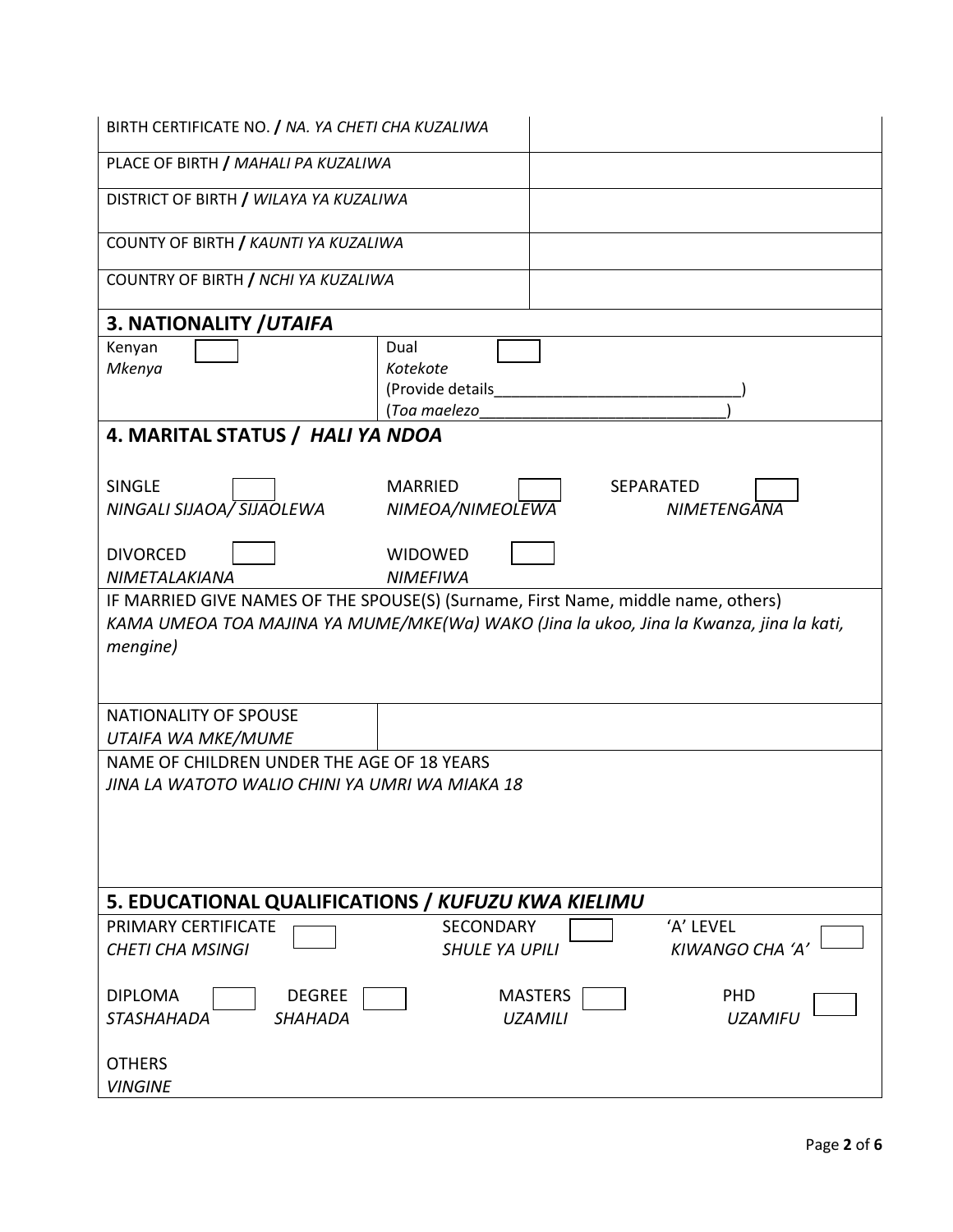## HIGHEST ACADEMIC QUALIFICATION OBTAINED

| KUFUZU KWA JUU ZAIDI KWA KIAKADEMIA ULIKOPATA                                                                                                 |                   |                        |  |                  |           |  |
|-----------------------------------------------------------------------------------------------------------------------------------------------|-------------------|------------------------|--|------------------|-----------|--|
| Qualification / Kufuzu                                                                                                                        |                   | Institution / Taasisi  |  | Year /Mwaka      |           |  |
|                                                                                                                                               |                   |                        |  |                  |           |  |
|                                                                                                                                               |                   |                        |  |                  |           |  |
| 6. LANGUAGE SPOKEN / LUGHA UNAZOZUNGUMZA                                                                                                      |                   |                        |  |                  |           |  |
| First Language                                                                                                                                |                   | Second Language        |  | Others           |           |  |
| Lugha ya Kwanza                                                                                                                               |                   | Lugha ya Pili          |  | <b>Nyingine</b>  |           |  |
|                                                                                                                                               |                   |                        |  |                  |           |  |
| 7. MEMBERSHIP OF PROFESSIONAL ORGANISATION(s) (If any)                                                                                        |                   |                        |  |                  |           |  |
| UANACHAMA WA SHIRIKA(MA) YA KITAALAMU (Kama yapo)                                                                                             |                   |                        |  |                  |           |  |
| Name of Organization                                                                                                                          | Date of Admission |                        |  | Membership No.   |           |  |
| Jina la Shirika                                                                                                                               |                   | Tarehe ya Kuandikishwa |  | Na. ya Uanachama |           |  |
|                                                                                                                                               |                   |                        |  |                  |           |  |
|                                                                                                                                               |                   |                        |  |                  |           |  |
|                                                                                                                                               |                   |                        |  |                  |           |  |
| 8. REASON(S) FOR DECLARATION / SABABU ZA KUJITANGAZA                                                                                          |                   |                        |  |                  |           |  |
| Purpose for which declaration is required / Kusudio la kuhitajika kwa kujitangaza huku                                                        |                   |                        |  |                  |           |  |
| Election                                                                                                                                      | Employment        |                        |  |                  |           |  |
| Kuajiriwa<br>Upigaji kura                                                                                                                     |                   |                        |  |                  |           |  |
|                                                                                                                                               |                   |                        |  |                  |           |  |
| Others (Specify)                                                                                                                              |                   |                        |  |                  |           |  |
| Nyingine (Bainisha)                                                                                                                           |                   |                        |  |                  |           |  |
| State office for which the declaration is being submitted                                                                                     |                   |                        |  |                  |           |  |
| Ofisi ya serikali ambayo kujitangaza huku kunawasilishwa                                                                                      |                   |                        |  |                  |           |  |
| 9. MORAL AND ETHICAL QUESTIONS / MASWALI YA NIDHAMU NA KIMAADILI                                                                              |                   |                        |  |                  |           |  |
|                                                                                                                                               |                   |                        |  |                  |           |  |
| Answers to the following questions are mandatory. If YES to any question you must provide<br>additional information on a supplementary sheet. |                   |                        |  |                  |           |  |
| Majibu kwa maswali yafuatayo ni lazima. Kama NDIYO katika swali lolote lazima utoe taarifa ya                                                 |                   |                        |  |                  |           |  |
| ziada kwenye karatasi nyingine.                                                                                                               |                   |                        |  |                  |           |  |
|                                                                                                                                               |                   |                        |  | <b>YES</b>       | <b>NO</b> |  |
| a) Have you ever engaged in any form of dishonesty in the conduct of                                                                          |                   |                        |  |                  |           |  |
| public affairs                                                                                                                                |                   |                        |  |                  |           |  |
|                                                                                                                                               |                   |                        |  |                  |           |  |
| a) Umewahi kujihusisha na hali yoyote ya kutokuwa mwaminifu katika<br>kazi zako na shughuli za umma                                           |                   |                        |  |                  |           |  |
| b) Have you ever abused a public office?                                                                                                      |                   |                        |  |                  |           |  |
| b) Umewahi kutumia vibaya ofisi ya umma?                                                                                                      |                   |                        |  |                  |           |  |
| c) Have you ever misrepresented information to the public?                                                                                    |                   |                        |  |                  |           |  |
| c) Umewahi kuwakilisha kwa njia isiyofaataarifa kwa umma?                                                                                     |                   |                        |  |                  |           |  |
| d) Have you ever engaged in wrongful conduct whilst in the furtherance of                                                                     |                   |                        |  |                  |           |  |
|                                                                                                                                               |                   |                        |  |                  |           |  |

 $\overline{\phantom{a}}$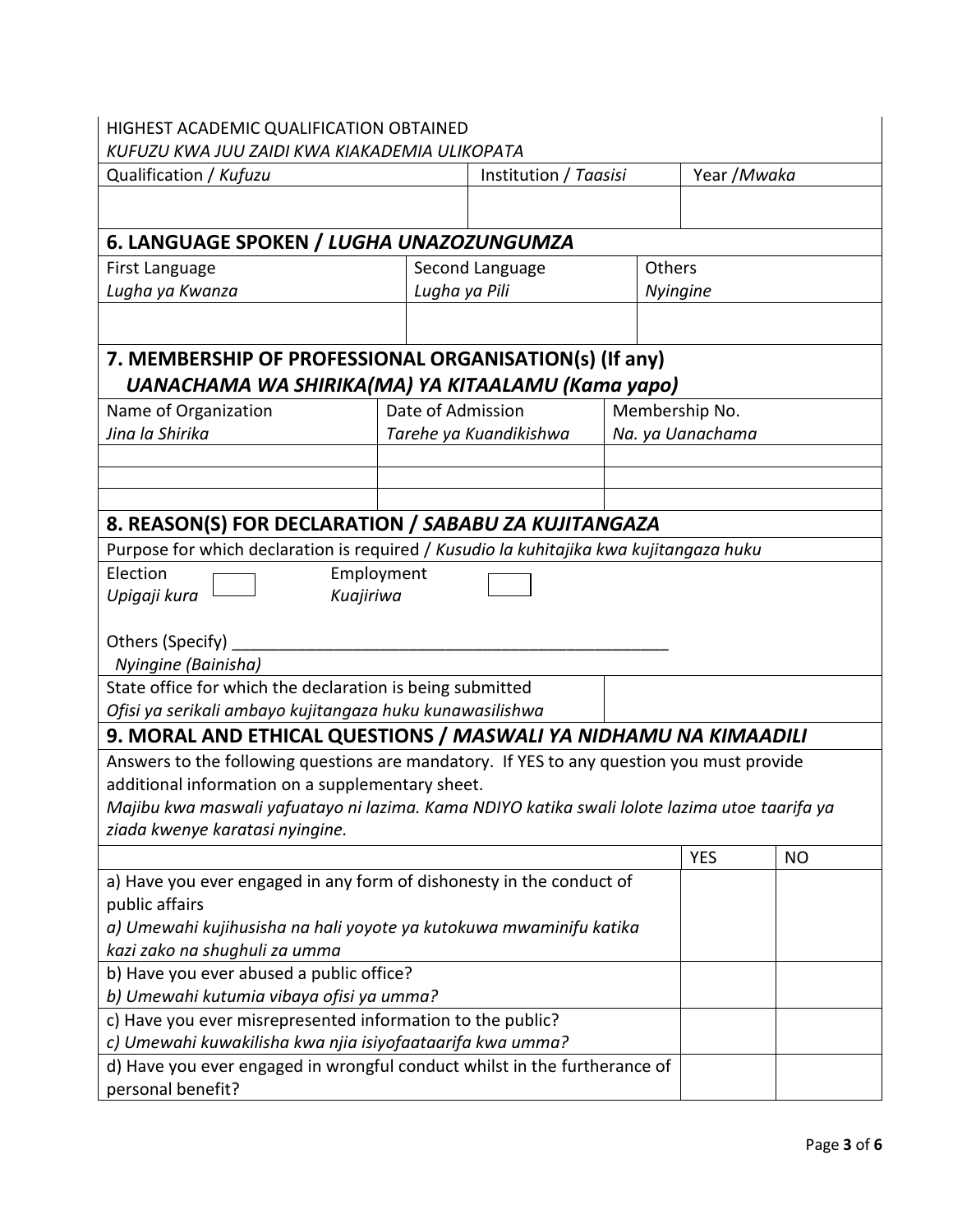| d) Umewahi kujihusisha katika tabia mbaya huku ukitaka kujinufaisha<br>kibinafsi? |  |
|-----------------------------------------------------------------------------------|--|
| e) Have you ever misused public resources?                                        |  |
| e) Umewahi kutumia vibaya rasilimali za umma?                                     |  |
| f) Have you ever discriminated against anyone of any grounds other than           |  |
| as provided for under the Constitution or any other law?                          |  |
| f) Umewahi kubagua yeyote kwa misingi yoyote mbali na vile ilivyoelezwa           |  |
| katika Katiba au sheria yoyote nyingine?                                          |  |
| g) Have you ever falsified official or personal records?                          |  |
| g) Je, umewahi kudanganya katika rekodi rasmi au za kibinafsi?                    |  |
| h) Have you ever been debarred or removed from the Register of                    |  |
| Members of your professional organization?                                        |  |
| h) Umewahi kupigwa teke au kuondolewa kutoka kwenye Rejista ya                    |  |
| Wanachama wa shirika lako la kitaalamu?                                           |  |
| i) Have you ever had any occupational or vocational license revoked               |  |
| and/or otherwise subjected to any other disciplinary action for cause in          |  |
| Kenya or any other country                                                        |  |
| i)Umewahi kujipata katika hali ya leseni yako ya kikazi au ya kiufundi            |  |
| kutupiliwa mbali na/au vinginevyo kuchukuliwa hatua nyingine ya                   |  |
| kinidhamu katika nchi ya Kenya au nchi yoyote nyingine                            |  |
| j) Have you ever dismissed from employment on account of lack of                  |  |
| integrity?                                                                        |  |
| j) Umewahi kufutwa kazi katika ajira kutokana na ukosefu wa uadilifu?             |  |
| k) If you have been a public officer, have you ever failed to declare your        |  |
| Income, Assets and Liabilities as required under the Public Officer Ethics        |  |
| Act, 2003?                                                                        |  |
| k) Kama umewahi kuwa ofisa wa umma, umewahi kushindwa kutangaza                   |  |
| Mapato yako, Mali na Gharama kama unavyohitajika katika Kifungu cha               |  |
| sheria cha Maadili ya Ofisa wa Umma, 2003?                                        |  |
| I) Have you ever been the subject of disciplinary or criminal proceedings         |  |
| for breach of the Public Officer Ethics Act, 2003 or a Code prescribed            |  |
| thereunder?                                                                       |  |
| I) Umewahi kuwa mada katika taratibu za kinidhamu au kihalifu kwa                 |  |
| kuvunja kifungu cha sheria cha Maadili ya Ofisa wa Umma 2003, au                  |  |
| Msimbo ulioainishwa hapo chini?                                                   |  |
| m) Have you ever been convicted of any offence and sentenced to serve             |  |
| imprisonment for a period of at least six months?                                 |  |
| m) Umewahi kushtakiwa kwa kosa lolote na kuhukumiwa kifungo gerezani              |  |
| kwa kipindi kipatacho miezi sita?                                                 |  |
| n) Have you ever had an application for a Certificate of Clearance or a           |  |
| Certificate of Good Conduct or for a visa or other document authorizing           |  |
| work in a public office denied and/or rejected for cause in Kenya or any          |  |
| other country?                                                                    |  |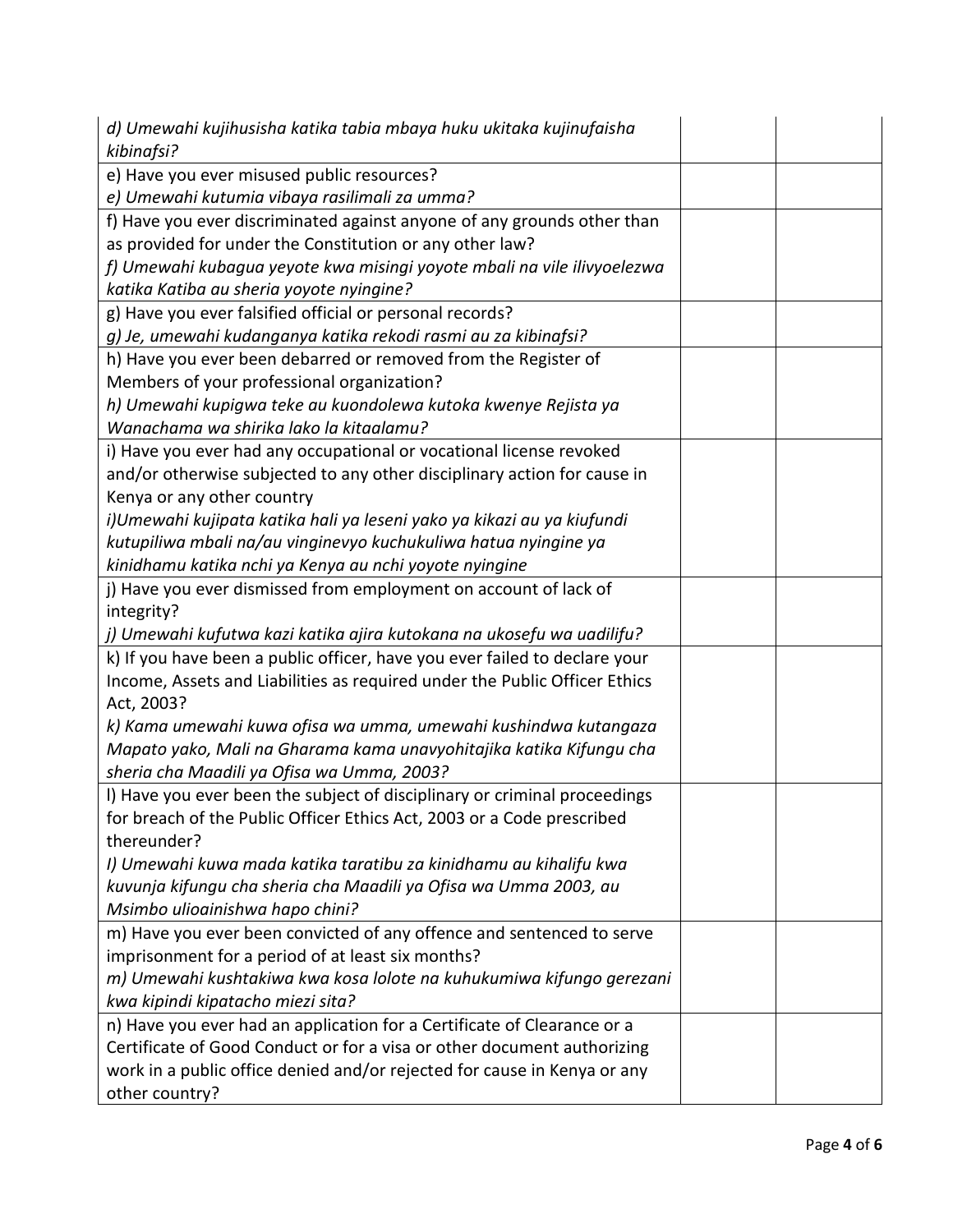| n) Umewahi kutuma ombi la Cheti cha kuondolewa Hatia au Cheti cha<br>Kinidhamu au cha visa au nyaraka nyingine zinazoidhinisha kazi katika<br>ofisi ya umma na hivyo basi wewe kunyimwa na/ au kukataliwa kwa<br>sababu yoyote nchini Kenya au nchi yoyote nyingine?<br>10. EMPLOYMENT INFORMATION / TAARIFA YA KUAJIRIWA |                                                                                                                                                                      |                                                                                           |                                                                                           |  |  |
|---------------------------------------------------------------------------------------------------------------------------------------------------------------------------------------------------------------------------------------------------------------------------------------------------------------------------|----------------------------------------------------------------------------------------------------------------------------------------------------------------------|-------------------------------------------------------------------------------------------|-------------------------------------------------------------------------------------------|--|--|
| <b>NAME OF EMPLOYER</b><br><b>JINA LA MWAJIRI</b>                                                                                                                                                                                                                                                                         | POSITION/RANK<br>CHEO/WADHIFA                                                                                                                                        | DATE OF FIRST<br><b>APPOINTMENT</b><br><b>TARFHF YA</b><br>KUAJIRIWA KWA<br><b>KWANZA</b> | DATE OF PRESENT<br><b>APPOINTMENT</b><br><b>TAREHE YA</b><br>KUAJIRIWA KWA<br><b>SASA</b> |  |  |
|                                                                                                                                                                                                                                                                                                                           |                                                                                                                                                                      |                                                                                           |                                                                                           |  |  |
|                                                                                                                                                                                                                                                                                                                           |                                                                                                                                                                      |                                                                                           |                                                                                           |  |  |
|                                                                                                                                                                                                                                                                                                                           |                                                                                                                                                                      |                                                                                           |                                                                                           |  |  |
|                                                                                                                                                                                                                                                                                                                           |                                                                                                                                                                      |                                                                                           |                                                                                           |  |  |
| <b>WORKSTATION</b><br><b>KITUO CHA KAZI</b>                                                                                                                                                                                                                                                                               | <b>NATURE OF EMPLOYMENT</b><br>(Constitutional/Elective/Permanent/Contractual/Other)<br><b>AINA YA KUAJIRIWA</b><br>(Kikatiba/Kuteuliwa/Kudumu/Kikandarasi/Nyingine) |                                                                                           |                                                                                           |  |  |